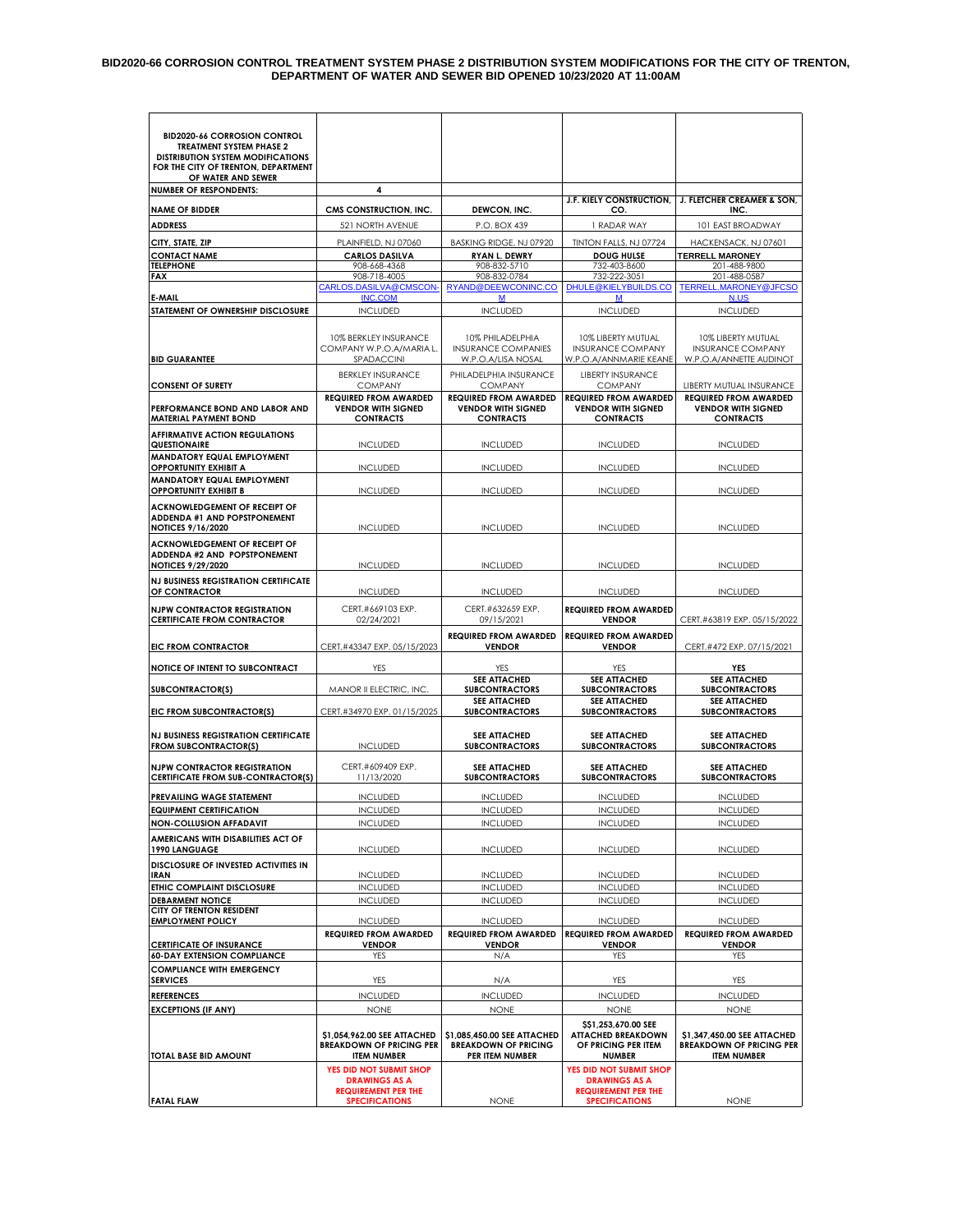#### **BID PROPOSAL FORM**

(Revised per Addendum No. 2)  $\overline{1}$ 

| Itely<br>No.   | Estimated<br>Quantity | Description                                                          | Unit Price | <b>Bid Amount in Words</b>                                            | Amount in<br>Figures |
|----------------|-----------------------|----------------------------------------------------------------------|------------|-----------------------------------------------------------------------|----------------------|
| 1              | L.S.                  | <b>Mobilization and General</b><br>Conditions                        | <b>NA</b>  | THIRTY FIVE<br>THOUSAND DOLLARS                                       | 35,000.00            |
| $\overline{2}$ | L.S.                  | Reservoir Gate House Work Area                                       | <b>NA</b>  | THREE HUNDRED FIFTY<br>SIX THOUSAND EIGHTY                            | 356,081.00           |
| 3              | L.S.                  | Pennington & Prospect Work Area                                      | <b>NA</b>  | TWO HUNDAED FIFTY THREE<br>THOUSAND SIX HUNDRED<br>THIRTY ONE DOLLANT | 253,631.00           |
| 4              | L.S.                  | <b>Electrical Work</b>                                               | <b>NA</b>  | TWENTY SEVEN<br>THOUSAND DOLLANS                                      | 27,000.00            |
| 5              | L.S.                  | Maintenance of Traffic                                               | <b>NA</b>  | ONE KUNDMED THINTY<br>FIVE THOUSAND DOLLARS                           | 135,000.60           |
| 6              | 7,600 SF              | Mill and Overlay Pavement<br>Restoration                             |            | $C^{\mu\beta}$<br>EIGHTEEN DOLLANS                                    | 136,800.00           |
| 7              |                       | Allowance System Integrator Allowance                                | \$21,450   | Twenty One Thousand Four Hundred<br><b>Fifty Dollars</b>              | \$21,450             |
| 8              |                       | Allowance Testing Allowance                                          | \$10,000   | <b>Ten Thousand Dollars</b>                                           | \$10,000             |
| 9              |                       | Allowance Permit Allowance                                           | \$10,000   | <b>Ten Thousand Dollars</b>                                           | \$10,000             |
| 10             | Allowance             | Uniformed Police Associated with<br>Maintenance of Traffic Allowance | \$20,000   | <b>Twenty Thousand Dollars</b>                                        | \$20,000             |
| 11             | Allowance             | Additional Unanticipated Owner-<br>Requested Work                    | \$50,000   | <b>Fifty Thousand Dollars</b>                                         | \$50,000             |

TOTAL BASE BID AMOUNT IN FIGURES:  $\frac{1054}{962}$ TOTAL BASE BID AMOUNT IN WORDS: ONE MILLION FIFTY FOUR THOUSAND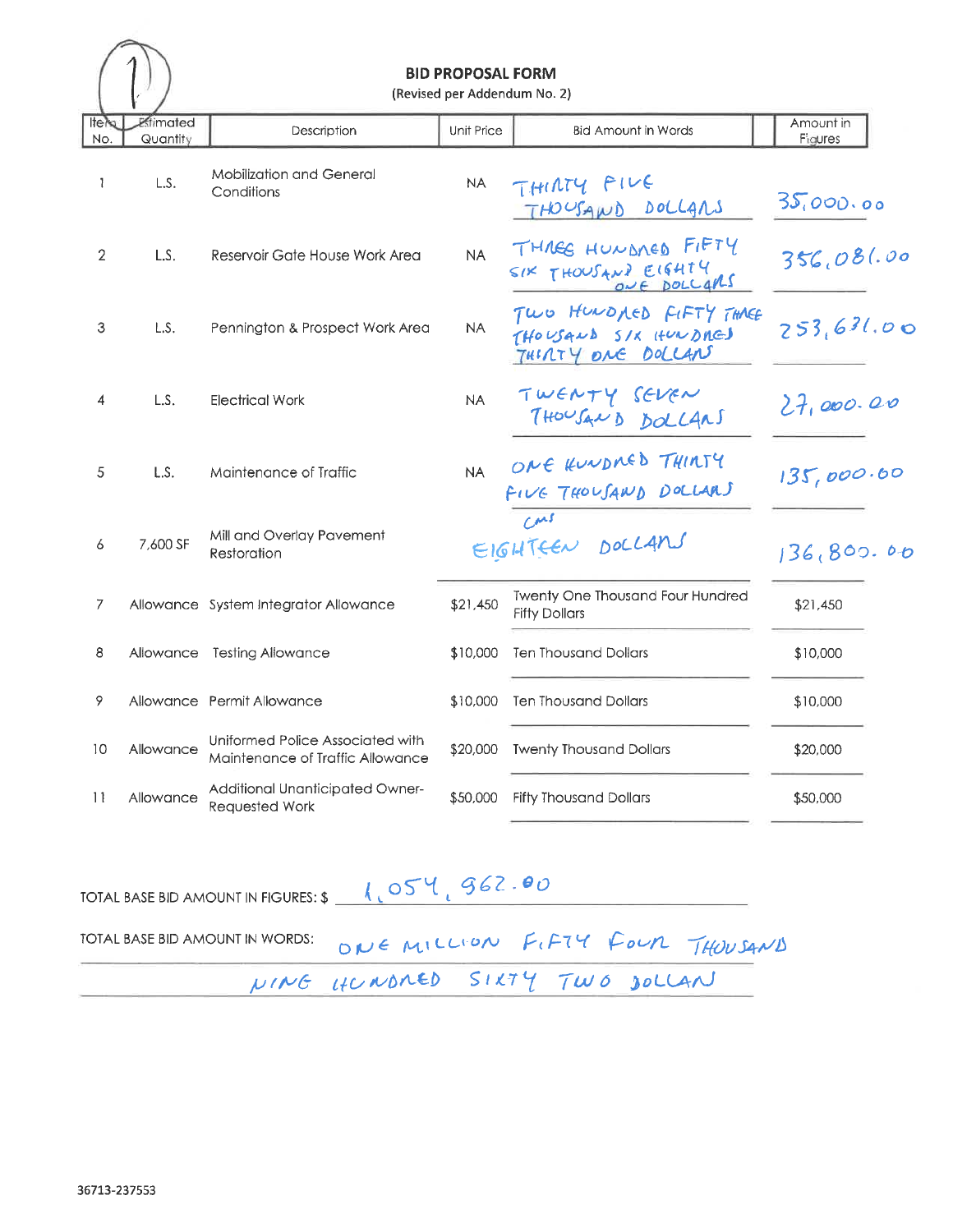# (MANDATORY)

| NAME Manan II ELECTRIC INC.                                                                                    |
|----------------------------------------------------------------------------------------------------------------|
| ADDRESS $3$ $4R95$ $2e$ $7$                                                                                    |
| CITY, STATE, ZIP norms $P_{S}$ of 33                                                                           |
| TELEPHONE: 973. 465.5040                                                                                       |
|                                                                                                                |
| FAX NO.<br>TRADE electrica, work                                                                               |
| LICENSE NO. $3A EBOOQBAOO$                                                                                     |
|                                                                                                                |
|                                                                                                                |
|                                                                                                                |
|                                                                                                                |
|                                                                                                                |
|                                                                                                                |
|                                                                                                                |
| LICENSE NO.                                                                                                    |
|                                                                                                                |
|                                                                                                                |
|                                                                                                                |
|                                                                                                                |
|                                                                                                                |
|                                                                                                                |
|                                                                                                                |
| LICENSE NO.                                                                                                    |
|                                                                                                                |
|                                                                                                                |
|                                                                                                                |
|                                                                                                                |
|                                                                                                                |
|                                                                                                                |
|                                                                                                                |
| LICENSE NO.                                                                                                    |
|                                                                                                                |
| <b>NAME</b>                                                                                                    |
| ADDRESS AND ARREST AND A RESIDENCE AND A RESIDENCE OF A RESIDENCE OF A REPORT OF A REPORT OF A REPORT OF A REP |
| CITY, STATE, ZIP____________________________                                                                   |
|                                                                                                                |
|                                                                                                                |
| <b>TRADE</b><br><u> 1989 - Johann Barn, mars eta biztanleria eta inperio</u>                                   |
| LICENSE NO.                                                                                                    |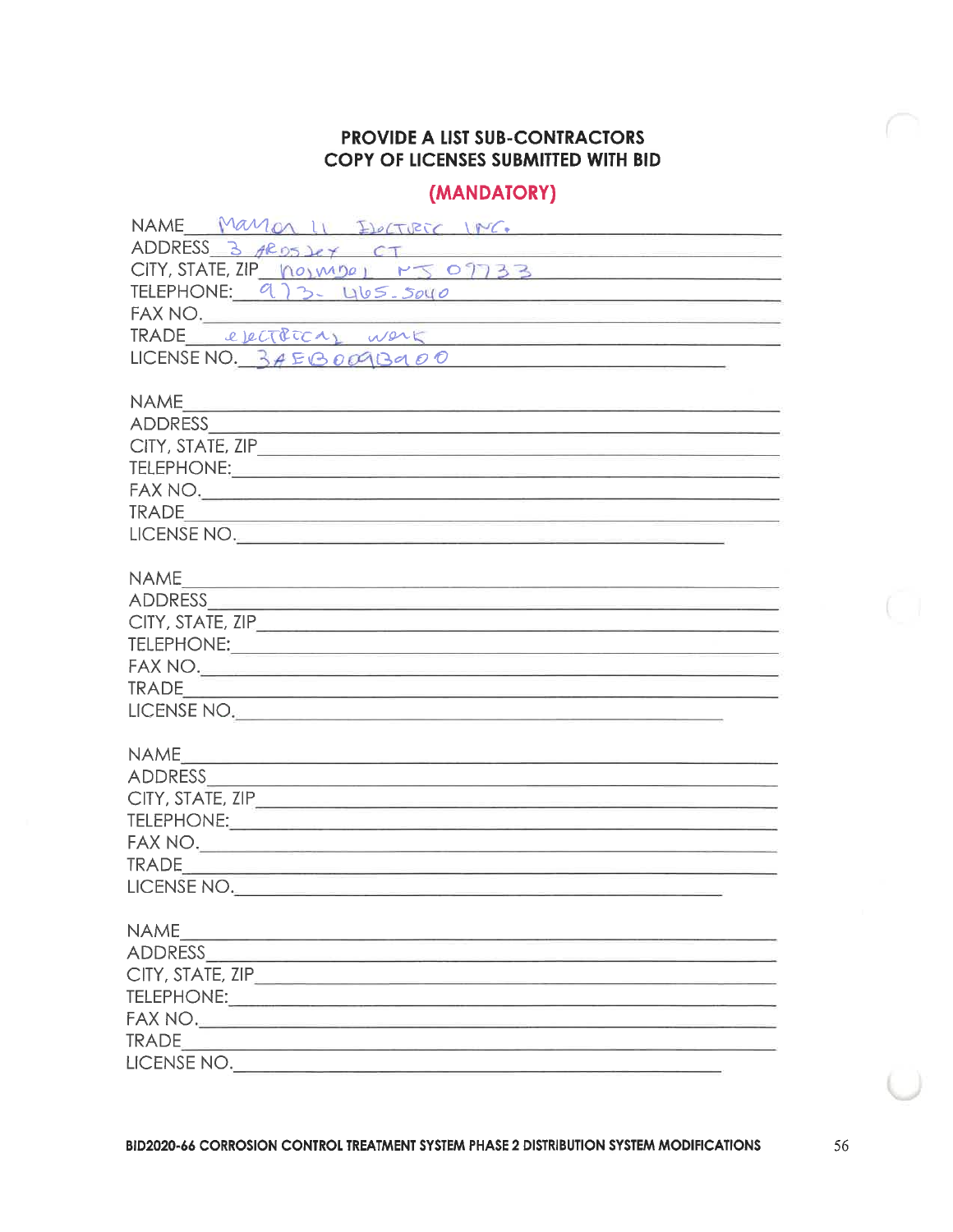**BID PROPOSAL FORM** 

(Revised per Addendum No. 2)

| Item<br>No.    | Estimated<br>Quantity | Description                                                          | Unit Price | <b>Bid Amount in Words</b>                                      | Amount in                   |
|----------------|-----------------------|----------------------------------------------------------------------|------------|-----------------------------------------------------------------|-----------------------------|
| 1              | L.S.                  | <b>Mobilization and General</b><br>Conditions                        | NA.        |                                                                 | Figures<br>50000.00         |
| $\overline{2}$ | L.S.                  | Reservoir Gate House Work Area                                       | ŃА         |                                                                 | \$20,000.00                 |
| 3              | L.S.                  | Pennington & Prospect Work Area                                      | <b>NA</b>  |                                                                 | 845 000.00                  |
| 4              | L.S.                  | <b>Electrical Work</b>                                               | <b>NA</b>  |                                                                 | 2000.00                     |
| 5              | L.S.                  | Maintenance of Traffic                                               | ŃΑ         |                                                                 | 000.00                      |
| 6              | 7,600 SF              | Mill and Overlay Pavement<br>Restoration                             | 8500       |                                                                 | $\mathcal{Z}_{\mathcal{O}}$ |
| 7              |                       | Allowance System Integrator Allowance                                | \$21,450   | <b>Twenty One Thousand Four Hundred</b><br><b>Fifty Dollars</b> | \$21,450                    |
| 8              |                       | Allowance Testing Allowance                                          | \$10,000   | <b>Ten Thousand Dollars</b>                                     | \$10,000                    |
| 9              |                       | Allowance Permit Allowance                                           | \$10,000   | <b>Ten Thousand Dollars</b>                                     | \$10,000                    |
| 10             | Allowance             | Uniformed Police Associated with<br>Maintenance of Traffic Allowance | \$20,000   | <b>Twenty Thousand Dollars</b>                                  | \$20,000                    |
| 11             | Allowance             | Additional Unanticipated Owner-<br>Requested Work                    | \$50,000   | <b>Fifty Thousand Dollars</b>                                   | \$50,000                    |

 $1085,450.00$ TOTAL BASE BID AMOUNT IN FIGURES: \$

TOTAL BASE BID AMOUNT IN WORDS:

In Thought - Jaun Hunder 1+ Tifty Talkey One Meller

DEWCON INC<br>PO EOX 439<br>BASKING RIDGE NJ 07920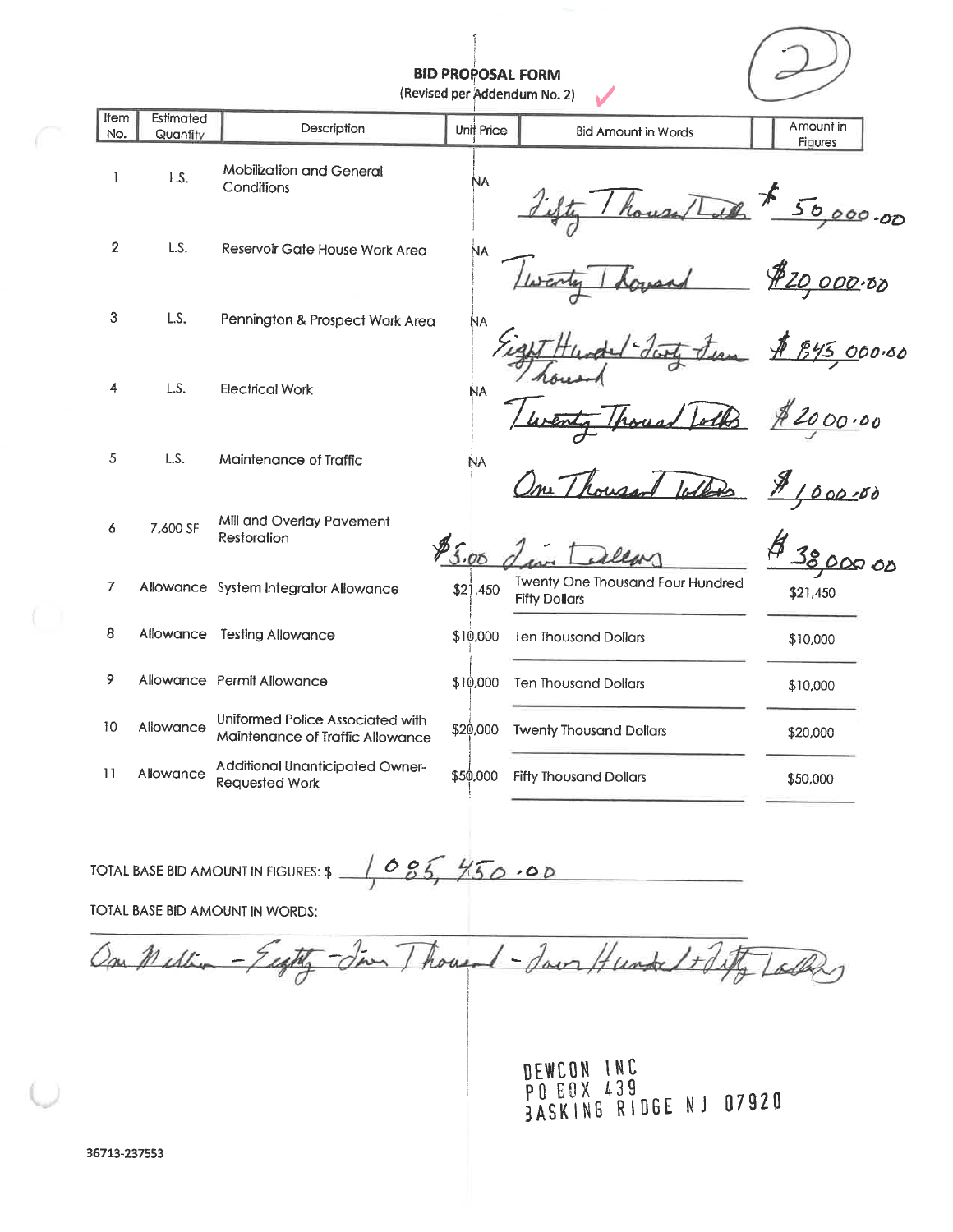(MANDATORY) SORRA ELRITAZO **NAME** OMNRALE ST **ADDRESS**  $\overline{\phantom{a}}$ CITY, STATE, ZIP Suraus  $12.47$ TELEPHONE: 50 FAX NO.  $E_4$  6  $\mu$ TRADE LICENSE NO.  $6097394$ LETY SEMECRS LUC dbs Change Base NAME  $7667$ ADDRESS 10 STIRIKT  $CITY$ , STATE,  $ZIP$   $255$   $402$  $0.7666$ TELEPHONE:  $973 - 226 - 1240$ FAX NO.  $973 - 221$ TRADE TAPS  $15774$ LICENSE NO. NAME  $G_{\Lambda}$ <sub>155</sub> ADDRESS 2475  $L_{A5}f$ CITY, STATE, IP TREASED WT DE619 TELEPHONE:  $609 - 090 - 609$ FAX NO.  $669 - 56 - 7702$ TRADE PAULLE LICENSE NO. NAME *EACORELS* ADDRESS 2350 ENDALLS PLAT CITY, STATE, ZIP Caribal Wood,  $T_{A1}$  /6/43 TELEPHONE: 640 - 363 FAX NO. 317-53 TRADE MAGNATIL  $45762$  $1112$ LICENSE NO. NAME ALLIED CONTROL SERVITERS ADDRESS  $41, G$ ARETELA AUG. P.O. 254 CITY, STATE, ZIP  $L$  EST POINT TELEPHONE:  $809$  441 12 44 FAX NO.  $I_{NTFAGAT0A}$  $TRADE$   $5.575m$ LICENSE NO. OO 98469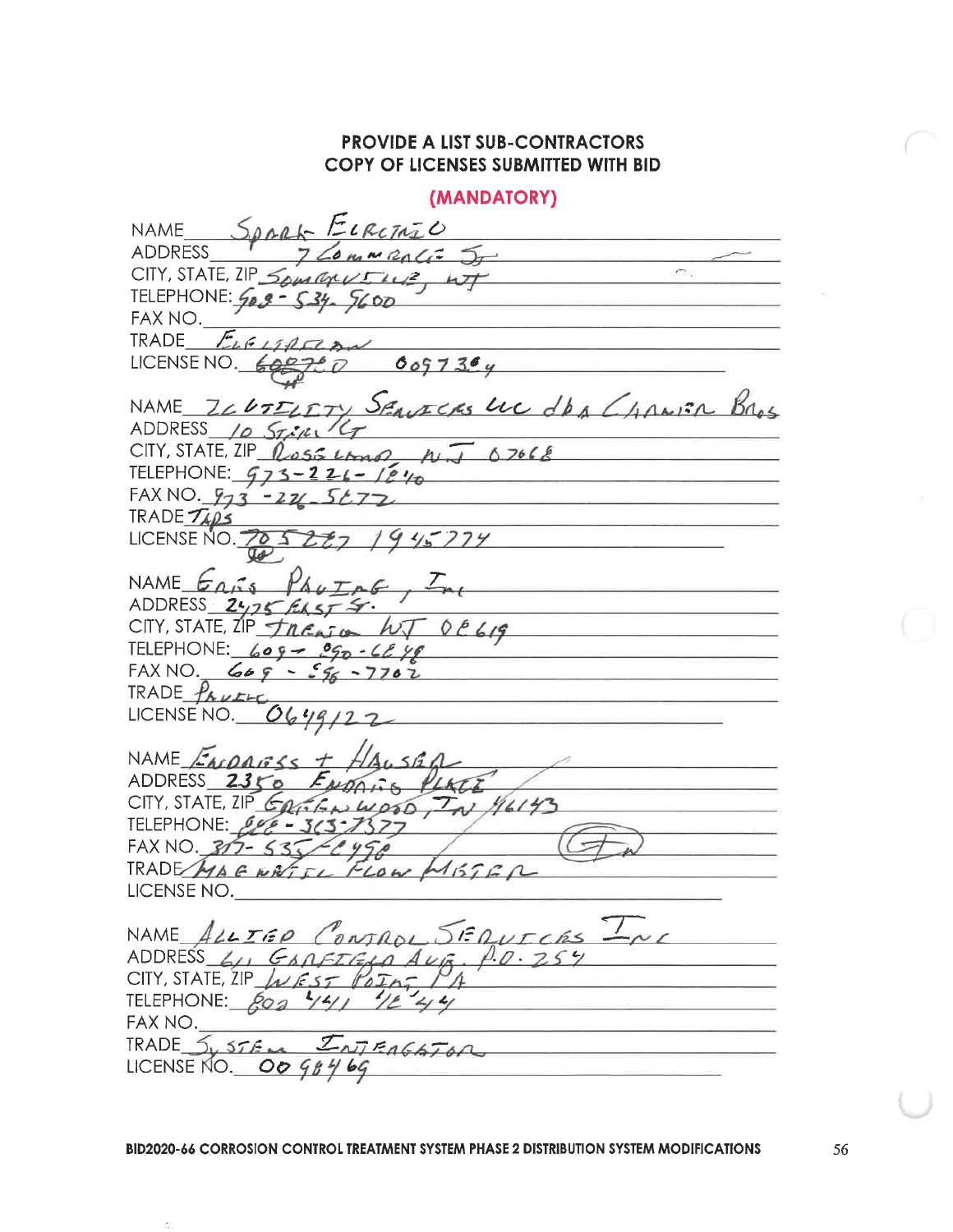

 $\overline{\ell}$ 

| <b>Item</b><br>No. | Estimated<br>Quantity | Description                                                          | Unit Price | <b>Bid Amount in Words</b>                                                    | Amount in<br>Figures |
|--------------------|-----------------------|----------------------------------------------------------------------|------------|-------------------------------------------------------------------------------|----------------------|
| 1                  | LS.                   | <b>Mobilization and General</b><br>Conditions                        | NA         | One Hundred Fifteen<br><b>Thousand Dollars and Zero</b><br>Cents              | \$115,000.00         |
| 2                  | L.S.                  | Reservoir Gate House Work Area                                       | NA.        | Four Hundred Sixty Six<br>Thousand Dollars and Zero<br>Cents                  | \$466,000.00         |
| 3                  | LS.                   | Pennington & Prospect Work Area                                      | <b>NA</b>  | Two Hundred Eighty Five<br>Thousand Dollars and Zero<br>Cents.                | \$285,000.00         |
|                    | LS.                   | <b>Electrical Work</b>                                               | <b>NA</b>  | Sixty Nine Thousand Nine<br><b>Hundred Dollars and Zero</b><br>Cents          | \$69,900.00          |
| 5                  | L.S.                  | Maintenance of Traffic                                               | <b>NA</b>  | One Hundred Thirty Three<br>Thousand Dollars and Zero<br>Cents                | \$133,000.00         |
| 6                  | 7.600 SF              | Mill and Overlay Pavement<br>Restoration                             | \$5.70/sf  | Forty Three Thousand Three<br>Hundred Twenty Dollars and<br><b>Zero Cents</b> | \$43,320.00          |
| 7                  |                       | Allowance System Integrator Allowance                                | \$21,450   | <b>Twenty One Thousand Four Hundred</b><br><b>Fifty Dollars</b>               | \$21,450             |
| 8                  | Allowance             | <b>Testing Allowance</b>                                             | \$10,000   | <b>Ten Thousand Dollars</b>                                                   | \$10,000             |
| 9                  |                       | Allowance Permit Allowance                                           | \$10,000   | <b>Ten Thousand Dollars</b>                                                   | \$10,000             |
| 10                 | Allowance             | Uniformed Police Associated with<br>Maintenance of Traffic Allowance | \$50,000   | <b>Fifty Thousand Dollars</b>                                                 | \$50,000             |
| $\overline{11}$    | Allowance             | Additional Unanticipated Owner-<br>Requested Work                    | \$50,000   | <b>Fifty Thousand Dollars</b>                                                 | \$50,000             |
|                    |                       |                                                                      |            |                                                                               |                      |

# TOTAL BASE BID AMOUNT IN FIGURES: \$ 1,253,670.00

TOTAL BASE BID AMOUNT IN WORDS: One Million Two Hundred Fifty Three

Thousand Six Hundred Seventy Dollars and Zero Cents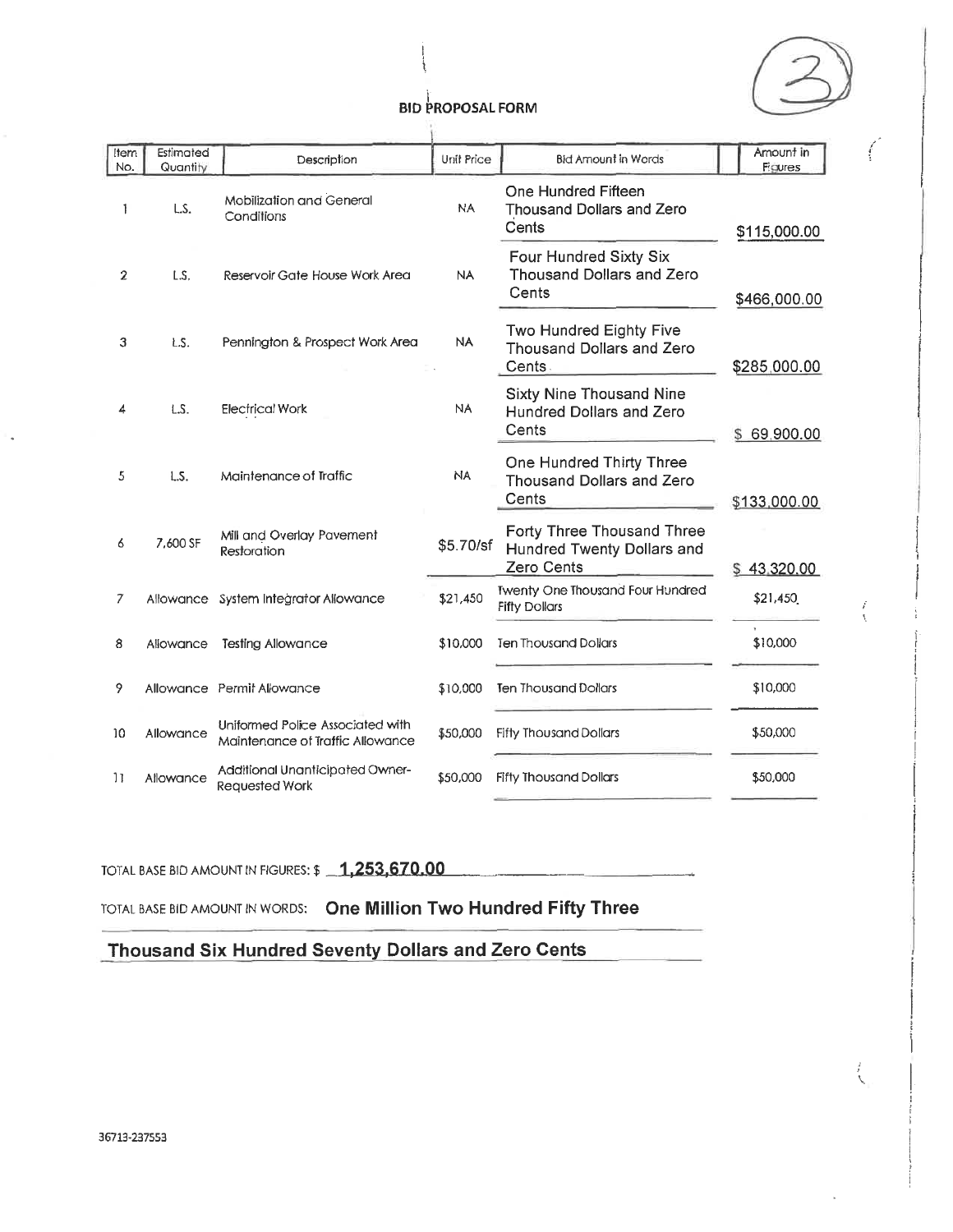## (MANDATORY)

| NAME Richard T. Barrett Paving Company, Inc.                                                                                                                                                                                   |
|--------------------------------------------------------------------------------------------------------------------------------------------------------------------------------------------------------------------------------|
| <b>ADDRESS 400 Prospect Street</b>                                                                                                                                                                                             |
| CITY, STATE, ZIP Trenton, NJ 088618-2630                                                                                                                                                                                       |
| TELEPHONE: (609) 882-2236                                                                                                                                                                                                      |
| FAX NO. (609) 396-0572 2000 2000 2010 2020 2030 2040 2050 2060 2071 2080 2091 2000 2010 2010 2010 2010 2010 20                                                                                                                 |
|                                                                                                                                                                                                                                |
| LICENSE NO. 0079130<br><u> 1980 - Jan Berlin, mars eta bat zuen erroma eragin ezkin zituen erroma ezkin zituen erroma ezkin zituen erroma</u>                                                                                  |
| NAME Electrical Installation and Construction LLC<br>and the company of the company of the                                                                                                                                     |
| ADDRESS 2275 W County Line Rd, Suite 6-16                                                                                                                                                                                      |
| CITY, STATE, ZIP Jackson, NJ 08527                                                                                                                                                                                             |
| TELEPHONE: (732) 415-4020<br><u> 1980 - Jan James Jack, martin Carl American (d. 1989)</u>                                                                                                                                     |
| FAX NO. (732) 415-3790<br><u> 1988 - Anna 1988 - Anna 1989 - Anna 1989 - Anna 1989 - Anna 1989 - Anna 1989 - Anna 1989 - Anna 1989 - Anna 1</u>                                                                                |
| <b>TRADE Electrician</b>                                                                                                                                                                                                       |
| LICENSE NO. 34EB0164200                                                                                                                                                                                                        |
|                                                                                                                                                                                                                                |
|                                                                                                                                                                                                                                |
|                                                                                                                                                                                                                                |
|                                                                                                                                                                                                                                |
|                                                                                                                                                                                                                                |
|                                                                                                                                                                                                                                |
|                                                                                                                                                                                                                                |
|                                                                                                                                                                                                                                |
|                                                                                                                                                                                                                                |
| ADDRESS AND RESS AND A CONTROL CONTROL CONTROL CONTROL CONTROL CONTROL CONTROL CONTROL CONTROL CONTROL CONTROL CONTROL CONTROL CONTROL CONTROL CONTROL CONTROL CONTROL CONTROL CONTROL CONTROL CONTROL CONTROL CONTROL CONTROL |
|                                                                                                                                                                                                                                |
|                                                                                                                                                                                                                                |
|                                                                                                                                                                                                                                |
|                                                                                                                                                                                                                                |
| LICENSE NO.                                                                                                                                                                                                                    |
| <b>NAME</b>                                                                                                                                                                                                                    |
|                                                                                                                                                                                                                                |
|                                                                                                                                                                                                                                |
|                                                                                                                                                                                                                                |
|                                                                                                                                                                                                                                |
|                                                                                                                                                                                                                                |
| LICENSE NO.                                                                                                                                                                                                                    |

BID2020-66 CORROSION CONTROL TREATMENT SYSTEM PHASE 2 DISTRIBUTION SYSTEM MODIFICATIONS

56

 $\bigg($ 

I

 $\bar{\rm s}$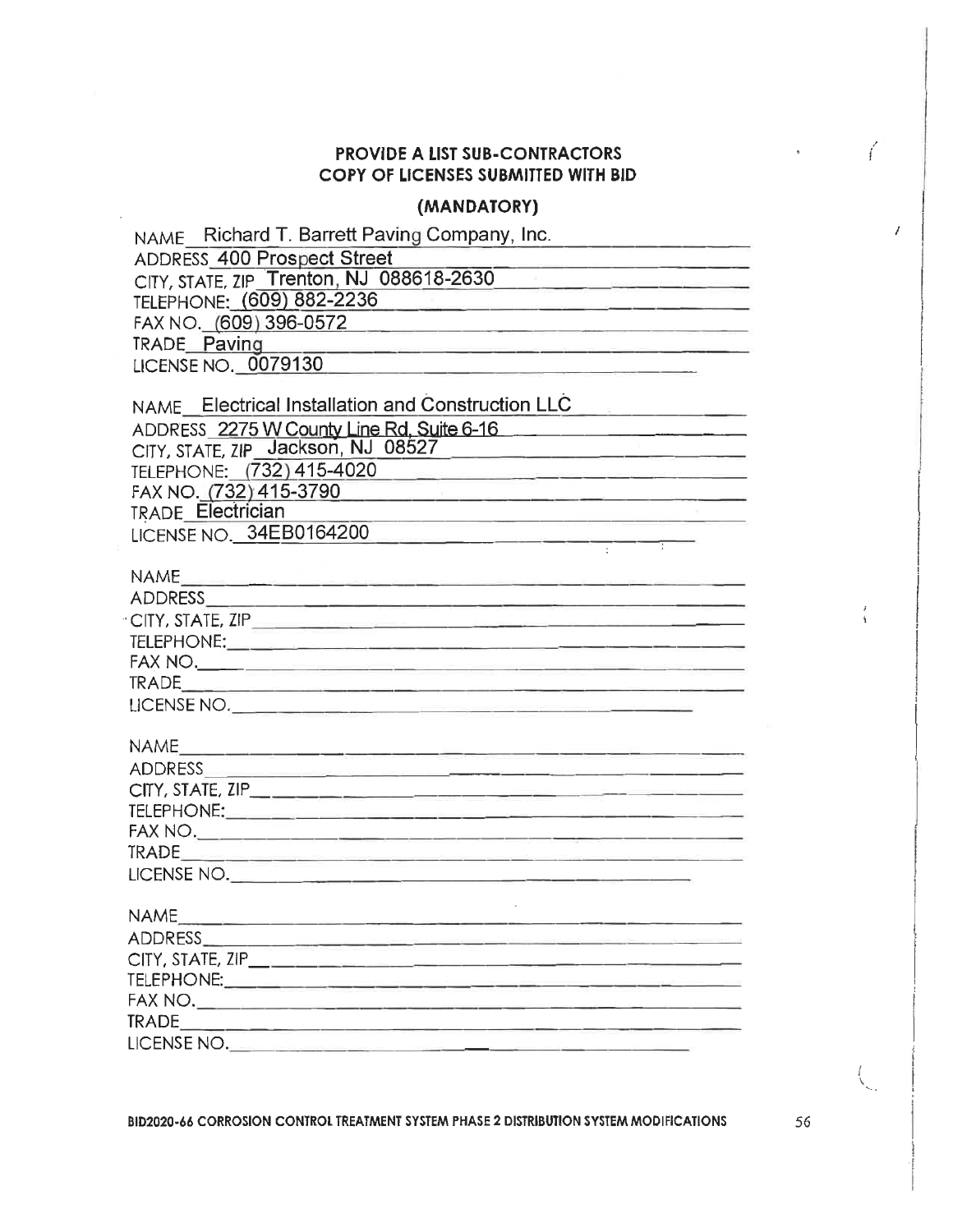

(Revised per Addendum No. 2)

| Item<br>No.     | Estimated<br>Quantity | Description                                                          | Unit Price | <b>Bid Amount in Words</b>                                                 | Amount in<br>Figures |
|-----------------|-----------------------|----------------------------------------------------------------------|------------|----------------------------------------------------------------------------|----------------------|
| 1               | L.S.                  | Mobilization and General<br>Conditions                               | <b>NA</b>  | <b>Sixty Five Thousand Dollars</b><br>& Zero Cents                         | 65,000.00            |
| $\overline{2}$  | L.S.                  | Reservoir Gate House Work Area                                       | <b>NA</b>  | <b>Seven Hundred Seventeen</b><br><b>Thousand Dollars &amp; Zero Cents</b> | 717,000.00           |
| 3               | L.S.                  | Pennington & Prospect Work Area                                      | <b>NA</b>  | <b>Three Hundred Eight Thousand</b><br><b>Dollars &amp; Zero Cents</b>     | 308,000.00           |
| 4               | L.S.                  | Electrical Work                                                      | <b>NA</b>  | <b>Forty Thousand Dollars</b><br>& Zero Cents                              | 40,000.00            |
| 5               | L.S.                  | Maintenance of Traffic                                               | <b>NA</b>  | <b>Thirty Thousand Dollars</b><br>& Zero Cents                             | 30,000.00            |
| 6               | 7,600 SF              | Mill and Overlay Pavement<br>Restoration                             | 10.00      | <b>Seventy Six Thousand Dollars</b><br>& Zero Cents                        | 76,000.00            |
| 7               |                       | Allowance System Integrator Allowance                                | \$21,450   | Twenty One Thousand Four Hundred<br><b>Fifty Dollars</b>                   | \$21,450             |
| 8               | Allowance             | <b>Testing Allowance</b>                                             | \$10,000   | <b>Ten Thousand Dollars</b>                                                | \$10,000             |
| 9               |                       | Allowance Permit Allowance                                           | \$10,000   | <b>Ten Thousand Dollars</b>                                                | \$10,000             |
| 10              | Allowance             | Uniformed Police Associated with<br>Maintenance of Traffic Allowance | \$20,000   | <b>Twenty Thousand Dollars</b>                                             | \$20,000             |
| $\overline{11}$ | Allowance             | Additional Unanticipated Owner-<br>Requested Work                    | \$50,000   | <b>Fifty Thousand Dollars</b>                                              | \$50,000             |

TOTAL BASE BID AMOUNT IN FIGURES: \$

1,347,450.00

TOTAL BASE BID AMOUNT IN WORDS:

One Million Three Hundred Forty Seven Thousand Four<br>Hundred Fifty Dollars & Zero Cents